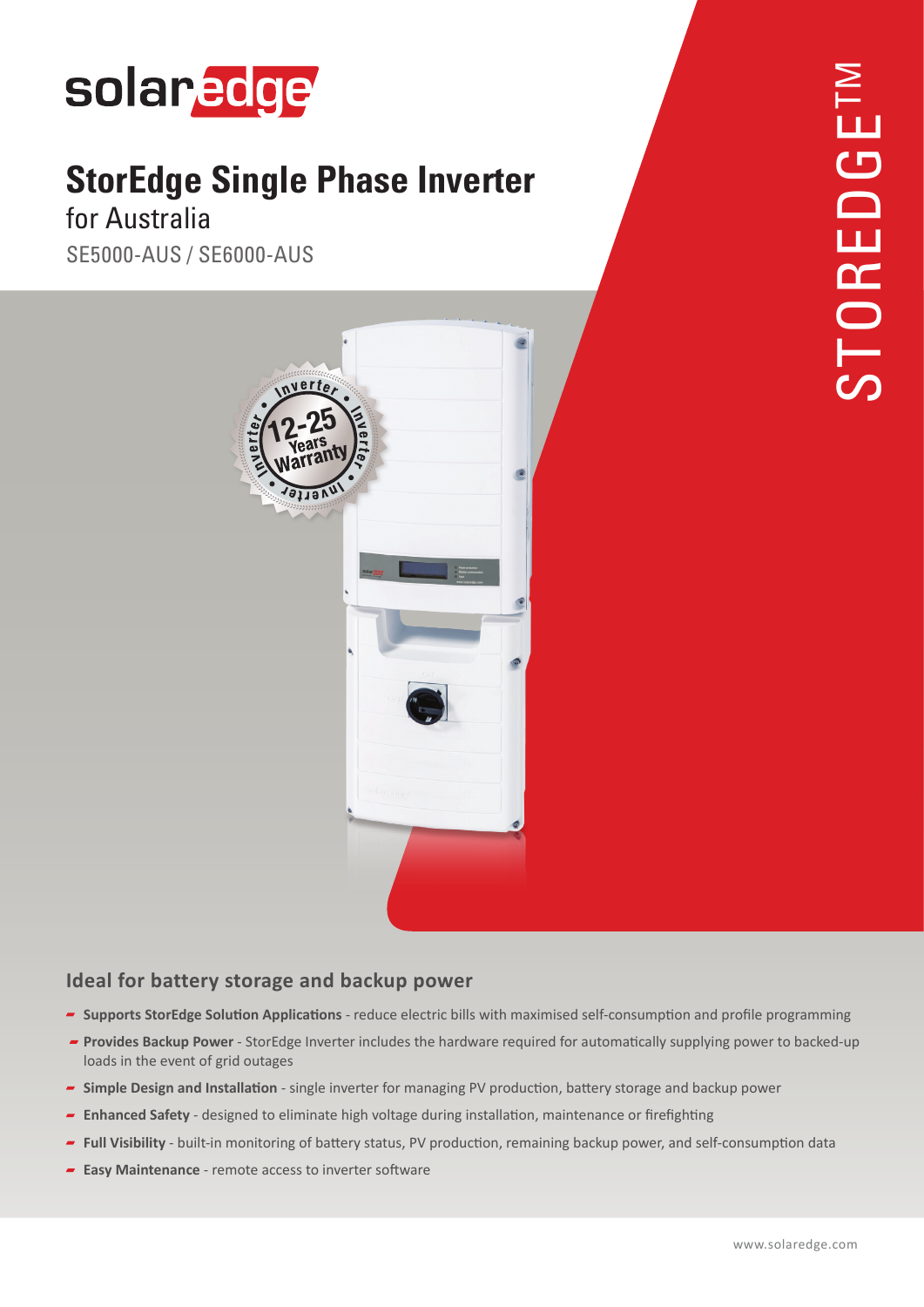

### **StorEdge Single Phase Inverter**

for Australia SE5000-AUS(1) / SE6000-AUS(1)

|                                                                              | <b>SE5000-AUS</b>                                                       | <b>SE6000-AUS</b> |      |
|------------------------------------------------------------------------------|-------------------------------------------------------------------------|-------------------|------|
| <b>OUTPUT - AC (LOADS/GRID)</b>                                              |                                                                         |                   |      |
| Rated AC Power Output                                                        | 4985                                                                    | 6000              | VA   |
| Max AC Power Output                                                          | 4985                                                                    | 6000              | VA   |
| AC Output Voltage (Nominal), L-N(2)                                          | 220/230                                                                 |                   | Vac  |
| AC Output Voltage Range, L-N                                                 | $184 - 264.5$                                                           |                   | Vac  |
| AC Frequency                                                                 | $50/60 \pm 5$                                                           |                   | Hz   |
| Maximum Continuous Output Current                                            | 27                                                                      |                   | Α    |
| Residual Current Detector / Residual Current Step Detector                   | 300/30                                                                  |                   | mA   |
| Utility Monitoring, Islanding Protection,<br>Country Configurable Thresholds | Yes                                                                     |                   |      |
| Charge Battery from AC (if Allowed)                                          | Yes                                                                     |                   |      |
| <b>THD</b>                                                                   | <3                                                                      |                   | $\%$ |
| Power Factor With Rated Power                                                | >0.99 (configurable; 0.8 leading to 0.8 lagging)                        |                   |      |
| <b>Typical Nighttime Power Consumption</b>                                   | $<$ 5                                                                   |                   | W    |
| OUTPUT - AC (BACKUP POWER)(3)                                                |                                                                         |                   |      |
| Rated AC Power Output                                                        | Lower of: 4985, battery max power                                       |                   | VA   |
| Max AC Power Output - Surge                                                  | Lower of: 6600, battery max power                                       |                   | VA   |
| AC Output Voltage (Nominal)                                                  | 220 / 230                                                               |                   | Vac  |
| AC Output Voltage Range                                                      | 184 - 264.5                                                             |                   | Vac  |
| <b>AC Frequency</b>                                                          | $50/60 \pm 5$                                                           |                   | Hz   |
| Maximum Continuous Output Current                                            | 22                                                                      |                   | A    |
| AC Breaker                                                                   | Yes                                                                     |                   |      |
| <b>THD</b>                                                                   | < 5                                                                     |                   | $\%$ |
| Power Factor With Rated Power                                                | 0.2 leading to 0.2 lagging                                              |                   |      |
| Automatic Switchover Time                                                    | $<$ 2                                                                   |                   | sec  |
| <b>Typical Nighttime Power Consumption</b>                                   | $<$ 5                                                                   |                   | W    |
| <b>INPUT - DC (PV and BATTERY)</b>                                           |                                                                         |                   |      |
| Transformer-less, Ungrounded                                                 | Yes                                                                     |                   |      |
| Max Input Voltage                                                            | 500                                                                     |                   | Vdc  |
| Nom DC Input Voltage                                                         | 400                                                                     |                   | Vdc  |
| Reverse-Polarity Protection                                                  | Yes                                                                     |                   |      |
| Ground-Fault Isolation Detection                                             | 600kΩ Sensitivity                                                       |                   |      |
| Maximum Inverter Efficiency                                                  | 97.6                                                                    |                   | $\%$ |
| European Weighted Efficiency                                                 | 97.4                                                                    |                   | $\%$ |
| INPUT - DC (PV)                                                              |                                                                         |                   |      |
| Maximum DC Power (STC)                                                       | 6750                                                                    | 8100              | W    |
| Additional DC Power for DC Coupled StorEdge Systems                          | kWp equivalent of battery continuous power, and no more than 5kWp       |                   |      |
| Max Input Current                                                            | 19.5                                                                    |                   | Adc  |
| 2-pole Disconnection                                                         | Yes                                                                     |                   |      |
| <b>INPUT - DC (BATTERY)</b>                                                  |                                                                         |                   |      |
| <b>Compatible Batteries</b>                                                  | LG Chem RESU7H<br>LG Chem RESU10H                                       |                   |      |
| Peak Power                                                                   | LG Chem RESU7H: 5000, LG Chem RESU10H: 7000                             |                   | W    |
| Number of Batteries per inverter                                             | 1 or $2^{(4)}$                                                          |                   |      |
| Continuous Power                                                             | LG Chem RESU7H: 3500, LG Chem RESU10H: 5000                             |                   | W    |
| Max Input Voltage                                                            | 1000                                                                    |                   | Vdc  |
| Max Input Current                                                            | 17.5                                                                    |                   | Adc  |
| DC Fuses on Plus and Minus                                                   | 25A (field replaceable)                                                 |                   |      |
| <b>ADDITIONAL FEATURES</b>                                                   |                                                                         |                   |      |
| Supported Communication Interfaces                                           | RS485 for battery, RS485, Ethernet, ZigBee (optional), Wi-Fi (optional) |                   |      |
| <b>Battery Power Supply</b>                                                  | 12V/53W                                                                 |                   |      |
| Integrated AC, DC and Communication Connection Unit                          |                                                                         | Yes               |      |
| <b>AC Disconnect</b>                                                         | Yes                                                                     |                   |      |
| Manual Inverter Bypass Switch                                                | Yes                                                                     |                   |      |
| DC Voltage Rapid Shutdown (PV and Battery)                                   | Yes, according to VDE 2100-712 (pending)                                |                   |      |
|                                                                              |                                                                         |                   |      |

 $<sup>(1)</sup>$  These specifications apply to inverters with part numbers SEXXXX-AUS2XXXXX</sup>

(2) The StorEdge Inverter must be connected Line to Neutral (and not Line to Line) (3) Not designed for standalone applications and requires AC for commissioning

<sup>(4)</sup> When connecting two LG Chem bateries, each battery must have a different part number; supporting SolarEdge firmware required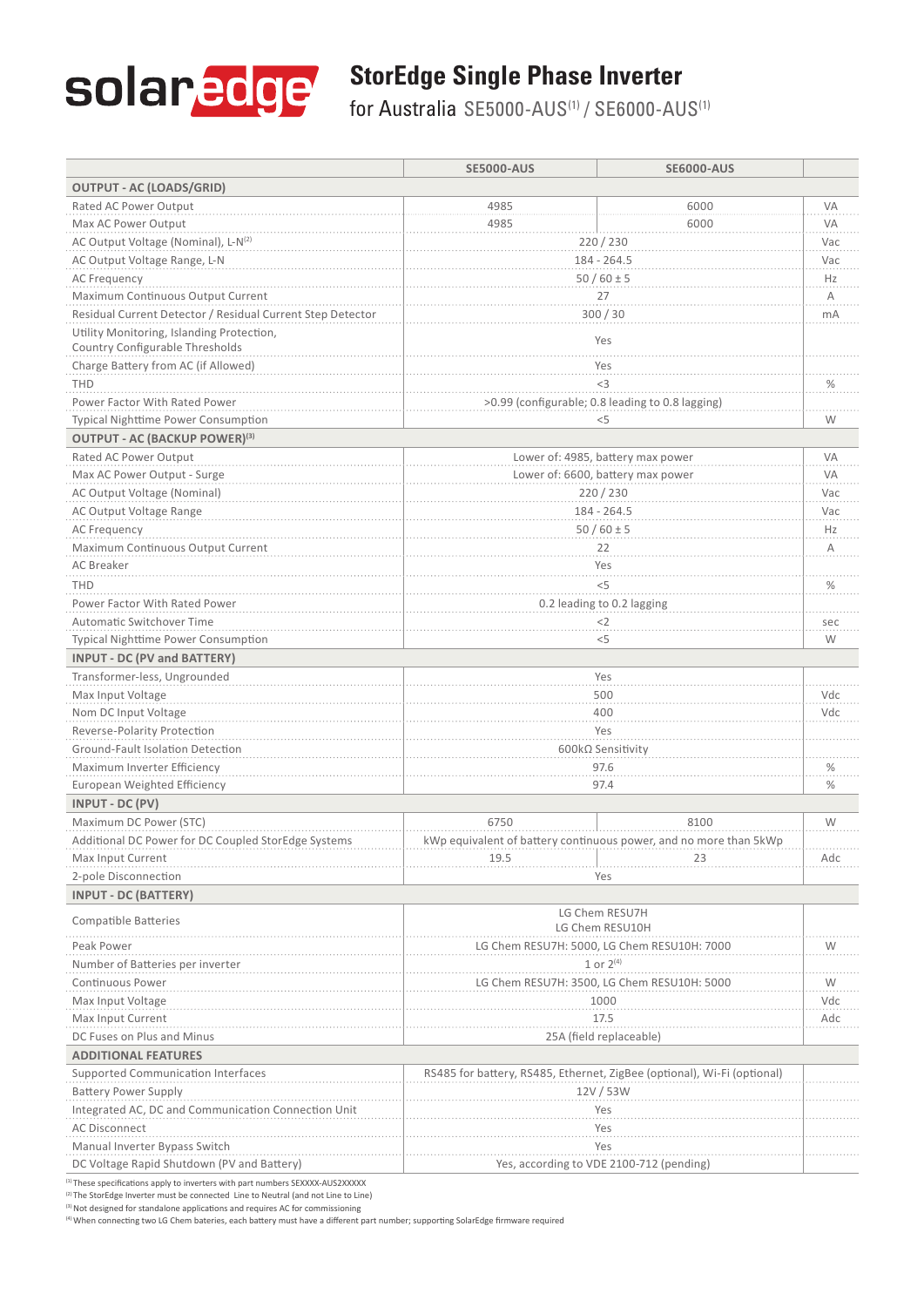

### **StorEdge Single Phase Inverter**

for Australia SE5000-AUS(1) / SE6000-AUS(1)

| <b>STANDARD COMPLIANCE (PENDING)</b>                     |                                                          |           |
|----------------------------------------------------------|----------------------------------------------------------|-----------|
| Safety                                                   | IEC-62103 (EN50178), IEC-62109                           |           |
| Grid Connection Standards <sup>(4)</sup>                 | VDE 0126-1-1, NRS 097-2-1, AS4777                        |           |
| Emissions                                                | IEC61000-6-2, IEC61000-6-3, IEC61000-3-11, IEC61000-3-12 |           |
| <b>INSTALLATION SPECIFICATIONS</b>                       |                                                          |           |
| AC Output (Loads/Grid) conduit size / wire cross section | 32mm / 4-14mm <sup>2</sup>                               |           |
| AC Output (Backup) conduit size / wire cross section     | 25-32mm knockout / 4-14mm <sup>2</sup>                   |           |
| DC Input (PV) conduit size / wire cross section          | $25mm/4-6mm2$                                            |           |
| DC Input (Battery) conduit size / wire cross section     | $25mm/4-6mm2$                                            |           |
| Dimensions with Connection Unit (HxWxD)                  | 962 x 315 x 184                                          | mm        |
| Weight with Connection Unit                              | 26.5                                                     | kg        |
| Cooling                                                  | Natural convection and internal fan (user replaceable)   |           |
| <b>Noise</b>                                             | 5(1)                                                     | dBA       |
| Min - Max Operating Temperature                          | $-20$ to $+60^{(5)}$                                     | $\degree$ |
| <b>Protection Rating</b>                                 | IP65 - Outdoor and Indoor                                |           |

<sup>(4)</sup> For all standards refer to Certifications category in Downloads page: http://www.solaredge.com/groups/support/downloads <sup>(5)</sup> Power derating from 50 °C